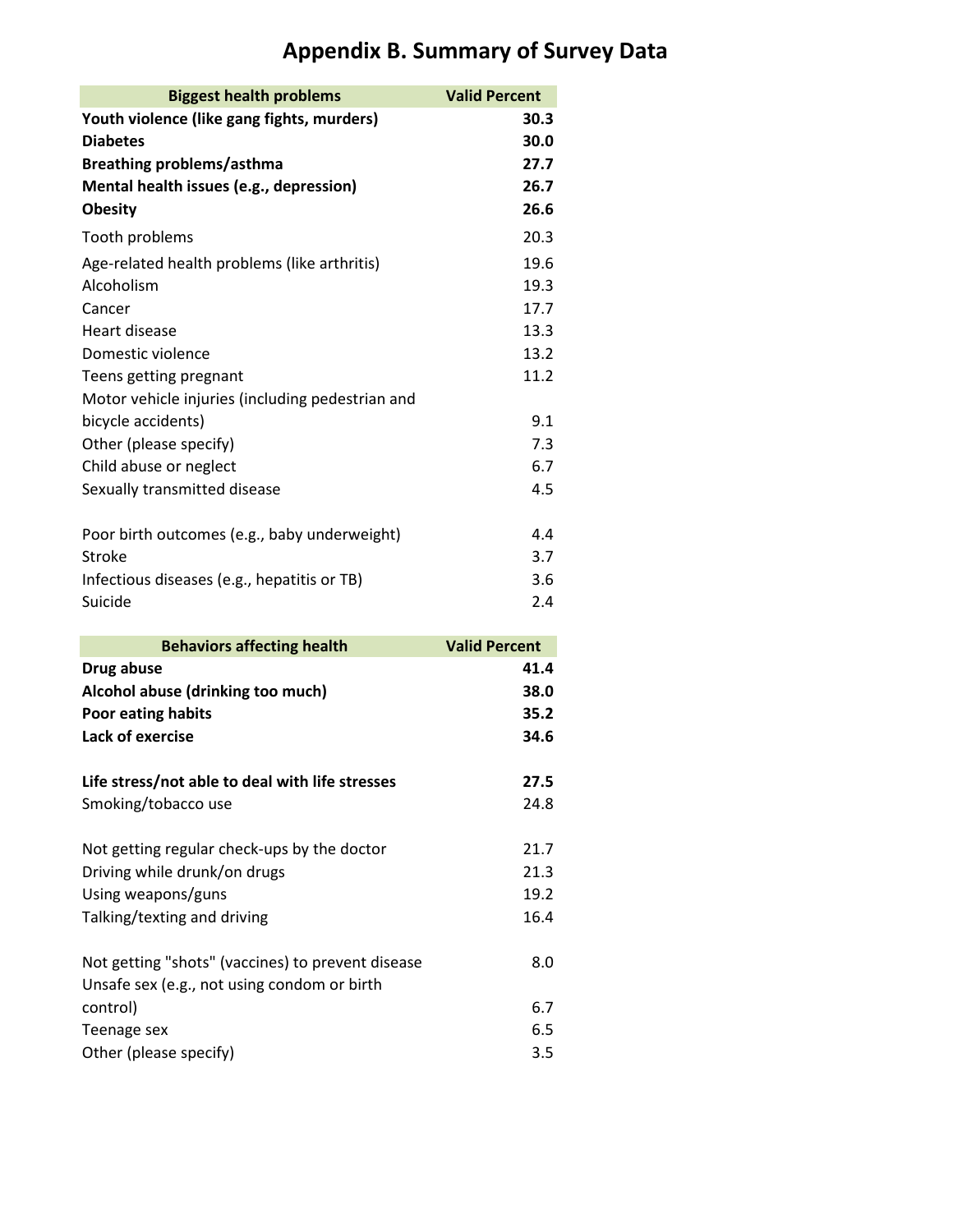| Store window advertising (tobacoo, alcohol) | <b>Valid Percent</b> |
|---------------------------------------------|----------------------|
| A big problem                               | 42.5                 |
| I don't know                                | 15.7                 |
| Not a problem                               | 14.9                 |
| A medium problem                            | 14.8                 |
| A small problem                             | 10.7                 |
| Other (please specify)                      | 1.4                  |

| Have health insurance | <b>Valid Percent</b> |
|-----------------------|----------------------|
| Yes                   | 79.7                 |
| No.                   | 17.9                 |
| Don't know            | 2.4                  |

| <b>Obstacles to health care</b>              | <b>Valid Percent</b> |
|----------------------------------------------|----------------------|
| Waiting time to see the doctor is too long   | 34.2                 |
| <b>High co-pays and deductibles</b>          | 28.8                 |
| <b>Can't afford medicine</b>                 | 28.2                 |
| It is not hard to get health care            | 20.8                 |
| No health insurance                          | 20.1                 |
| ER only option                               | 16.8                 |
| Medi-Cal is too hard to get                  | 16.1                 |
| Can't get off work to see a doctor           | 15.7                 |
| No night/weekend health care                 | 15.5                 |
| Not enough doctors here                      | 13.7                 |
| No transportation                            | 12.7                 |
| Other (please specify)                       | 12.3                 |
| Covered California/Obama Care is too hard to |                      |
| get                                          | 9.3                  |
| Doctors and staff don't speak my language    | 7.7                  |
| Medi-Cal is too hard to use                  | 7.2                  |
| Covered California/Obama Care is too hard to |                      |
| use                                          | 6.3                  |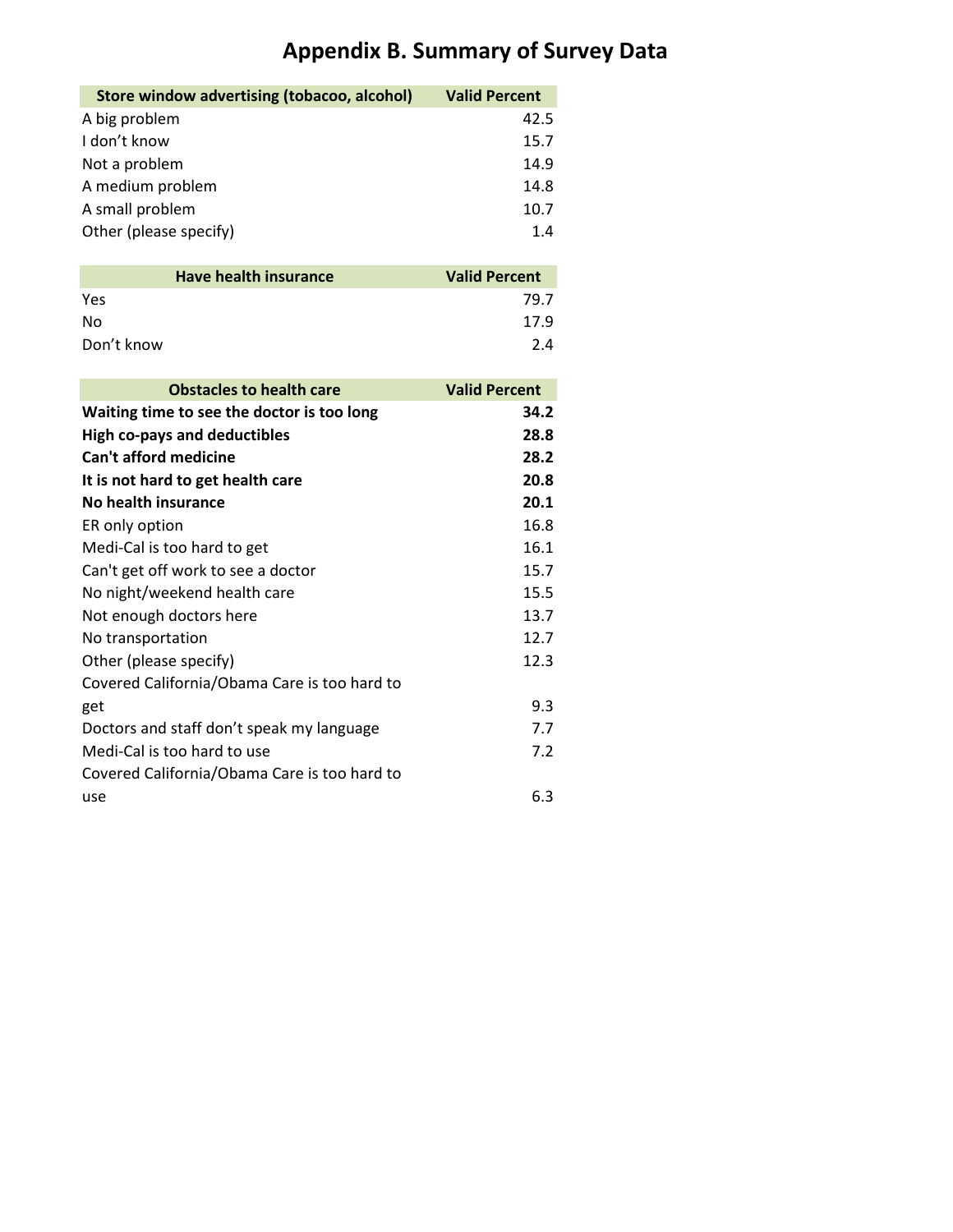| <b>Social and economic problems</b>                                          | <b>Valid Percent</b> |
|------------------------------------------------------------------------------|----------------------|
| Not enough local jobs                                                        | 61.3                 |
| <b>Homelessness</b>                                                          | 39.5                 |
| <b>Poverty</b>                                                               | 34.6                 |
| Not enough interesting activities for youth                                  | 31.7                 |
| <b>Fear of crime</b>                                                         | 28.8                 |
| Not enough education/high school drop-outs                                   | 20.1                 |
| No health insurance                                                          | 19.4                 |
| Racism and discrimination                                                    | 15.2                 |
| Not enough healthy food                                                      | 12.9                 |
| Overcrowded housing                                                          | 10.8                 |
| Schools                                                                      | 6.7                  |
| No police and firefighters                                                   | 6.6                  |
| Can't pay for transportation                                                 | 6.4                  |
| Other (please specify)                                                       | 4.6                  |
|                                                                              |                      |
| <b>Biggest problems to having a healthy environment</b>                      | <b>Valid Percent</b> |
|                                                                              |                      |
|                                                                              |                      |
| Air pollution (dirty air)                                                    | 39.0                 |
| Not enough safe places to be physically active                               | 34.3                 |
| Poor housing conditions                                                      | 29.3                 |
| <b>Cigarette smoke</b>                                                       | 28.6                 |
| <b>Trash on streets and sidewalks</b>                                        | 27.3                 |
| Not enough places nearby to buy healthy and                                  | 22.9                 |
| Speeding/traffic<br>Pesticide use                                            | 18.2                 |
|                                                                              | 18.0<br>14.7         |
| Not enough public transportation<br>Home is too far from shops, work, school | 14.5                 |
|                                                                              |                      |
| Not enough sidewalks and bike paths                                          | 12.6                 |
| Too many hot days                                                            | 11.3                 |
|                                                                              |                      |
| Unsafe drinking water                                                        | 10.2                 |
| Other (please specify)<br>Flooding problems                                  | 4.9<br>2.7           |